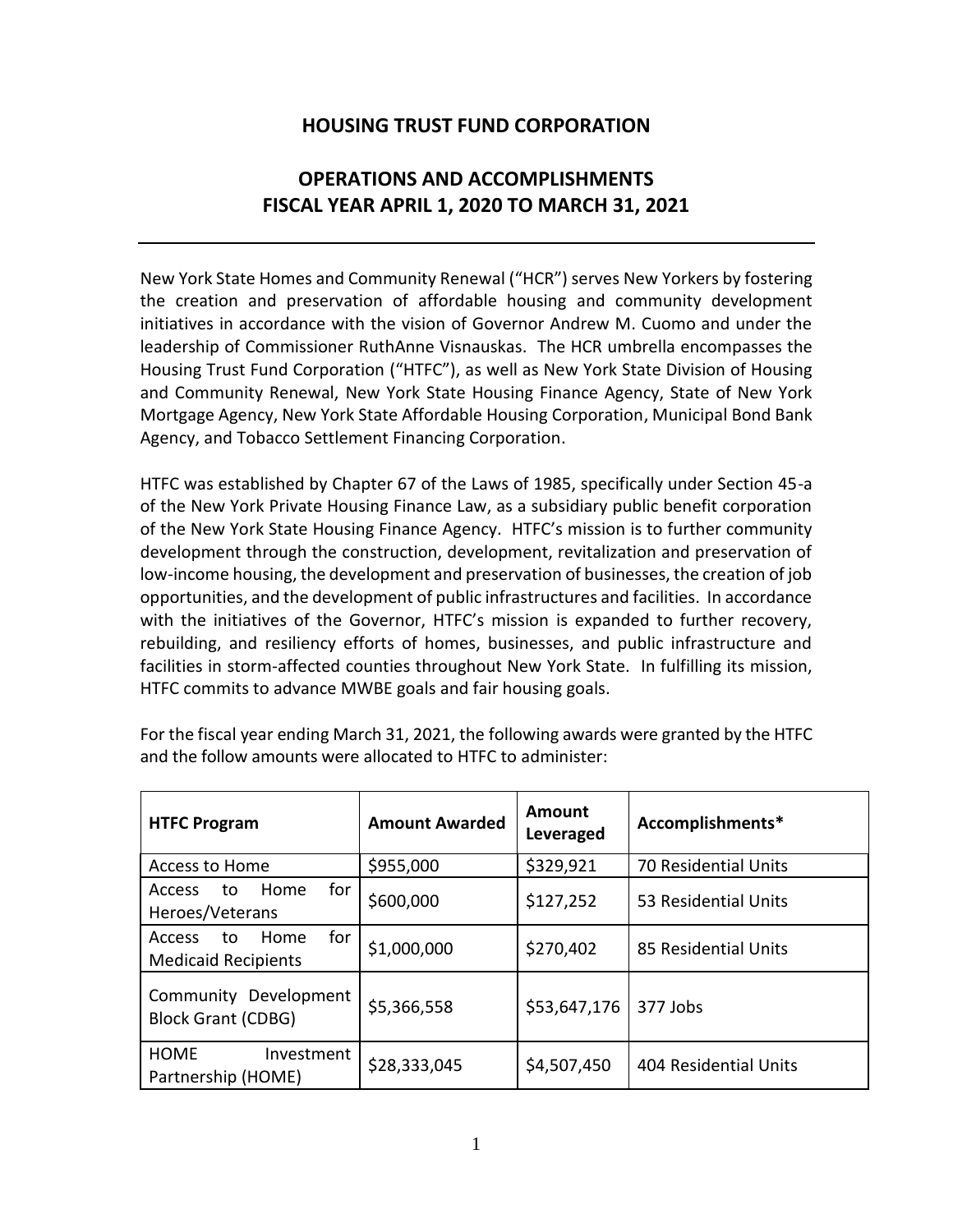| Manufactured<br>Home<br>Advantage<br>Program<br>(MHAP)                                                               | \$80,000                                                                         |             | Project Development                                                                                  |
|----------------------------------------------------------------------------------------------------------------------|----------------------------------------------------------------------------------|-------------|------------------------------------------------------------------------------------------------------|
| Mobile & Manufactured<br>Replacement<br>Home<br>(MMHR)                                                               | \$3,656,324                                                                      | \$311,000   | <b>36 Residential Units</b>                                                                          |
| &<br>Neighborhood<br>Rural<br><b>Preservation Programs</b>                                                           | \$18,190,000                                                                     | \$6,063,333 | Administrative support for<br>198 organizations                                                      |
| New York<br>Main<br>Street<br>(NYMS)                                                                                 | \$4,936,248                                                                      | \$6,539,260 | Units<br>41<br>Residential<br>55<br>Commercial<br>Units<br>16<br>Technical<br>Assistance<br>Projects |
| New York Main<br>Street<br>(NYMS)<br>Housing<br>Plan<br>Funds                                                        | \$2,282,692                                                                      | \$1,374,861 | 35<br>Residential<br>Units<br>61 Commercial Units                                                    |
| Residential<br><b>RESTORE</b><br>$\sim$ $-$<br>Services<br>Emergency<br>to<br>Offer (Home) Repairs to<br>the Elderly | \$1,300,000                                                                      | \$485,102   | 157 Residential Units                                                                                |
| <b>Public Housing</b><br>Modernization                                                                               | \$6,000,000                                                                      | \$3,290,000 | 324 public housing units                                                                             |
| Public<br>Housing<br>Drug<br>Elimination                                                                             | \$400,000                                                                        | \$250,000   | Benefited 160 units of public<br>housing                                                             |
| <b>Rural Rental Assistance</b><br>Program                                                                            | \$21,000,000                                                                     | N/A         | N/A                                                                                                  |
| Section 8 Housing Choice<br>Voucher (including CARES<br>Act funds)                                                   | 504,494,606<br>\$<br>(plus \$11,117,892<br><b>CARES</b><br>in<br>Act<br>Funding) | N/A         | N/A                                                                                                  |
| Section 8 Project Based<br><b>Contract Administration</b>                                                            | \$1,658,468,606                                                                  | N/A         | N/A                                                                                                  |
| Troubled<br>Preventative<br>Asset Program                                                                            | N/A                                                                              | N/A         | N/A                                                                                                  |

\* Assistance reported for Office of Community Renewal programs reflects estimated accomplishments for awarded projects. Completed units are confirmed at contract completion.

#### **Community and Economic Development**

The Office of Community Renewal is responsible for administering programs that foster community and economic development, job creation and downtown revitalization. This includes annual funding for programs including Access to Home, Community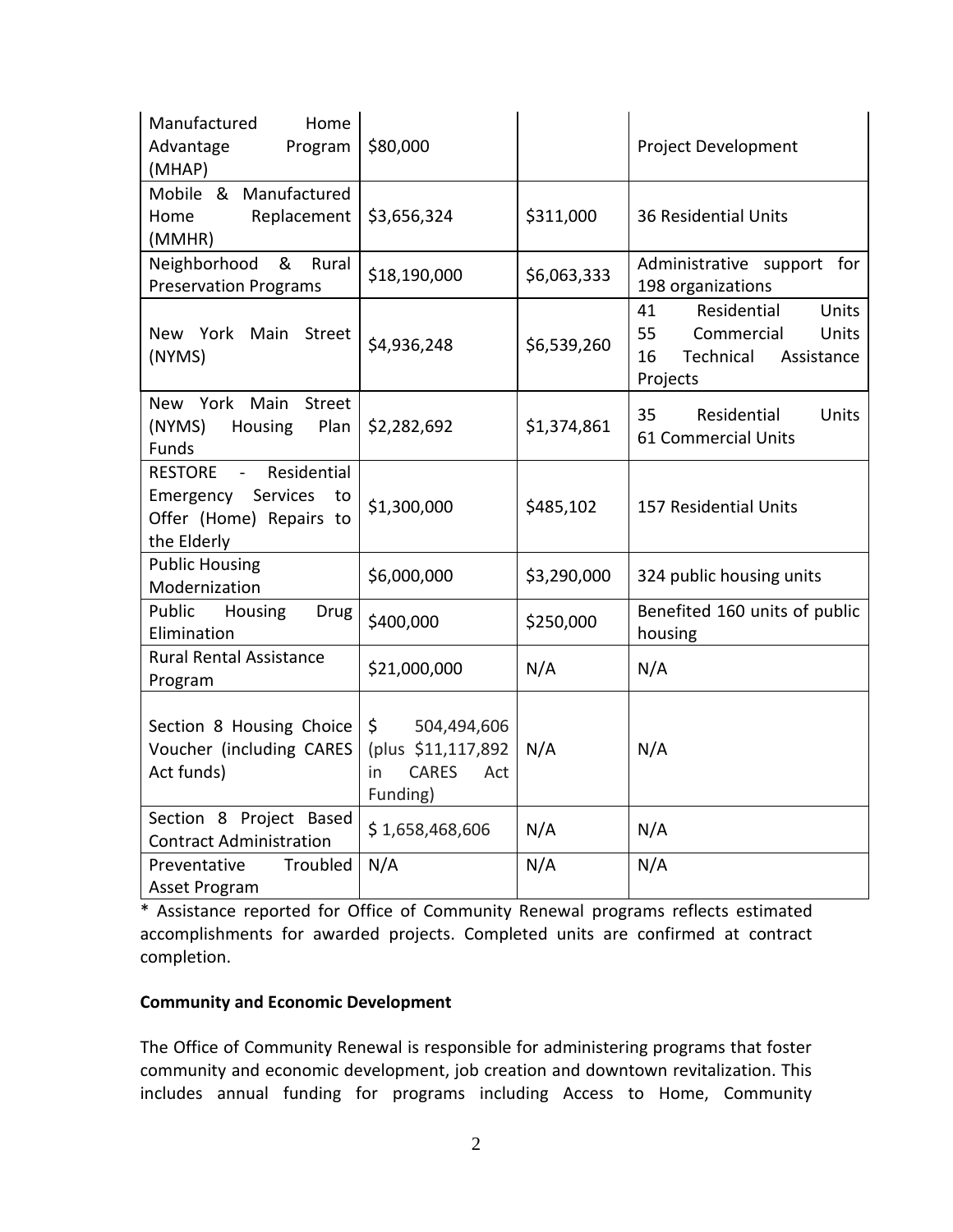Development Block Grant, HOME Investment Partnership, New York Main Street, RESTORE and the Rural & Neighborhood Preservation programs.

HTFC awarded \$61,333,309 for 289 contracts during this fiscal year through the Office of Community Renewal. These awards proposed to create or preserve 116 commercial units; create or rehabilitate 881 residential units, create or retain 377 jobs and provide administrative support for nearly 200 not-for-profit organizations.

OCR administers a group of other programs in addition to the State and Federal programs awarded through annual competitive funding rounds in this fiscal year. Specifically:

Lake Ontario Flood Recovery Program: Assistance to property owners that sustained damage from Lake Ontario flooding. This includes coordination with four regional not-for-profit organizations to respond to approximately 3,500 applications for assistance.

• Southern Tier-Finger Lakes Recovery Program: Assistance to property owners that sustained damage from storms impacting the Southern Tier and Finger Lakes regions. This includes coordination with three regional not-for-profit organizations to respond to over 200 applications for assistance.

• JP Morgan Chase Settlement funds: Support for Access to Home for Heroes (Veterans) and additional RESTORE awards.

• Manufactured Home Advantage Program (MHAP): Offers financing for the acquisition and improvement of manufactured home communities in need of infrastructure and other improvements to enhance residents' quality of life.

• Department of Health Medicaid Resign Team (MRT) funds: Supports an expanded Access to Home program for Medicaid recipients.

**Downtown Revitalization Initiative (DRI):** OCR, in coordination with the NYS Department of State and Empire State Development, administers awarded DRI projects that align with other OCR program areas.

• Buffalo Main Streets Initiative: OCR, in coordination with Empire State Development, administers awards through three rounds of the Better Buffalo Fund, a community development initiative funded by the Buffalo Billion.

## **Housing Preservation**

Through its Office of Housing Preservation ("OHP"), HTFC administers the programs that maintain and enhance the State's portfolio of existing affordable housing and administers programs to provide federal and state housing assistance to make housing affordable. It administers programs including the Preventative Troubled Asset Program, a program established by HTFC to enable a rapid and preemptive response to exigent physical needs to ensure the health and safety of the residents of the State's various housing portfolios, Public Housing Modernization Program, a program to fund projects for the comprehensive modernization and repair of affordable rental housing.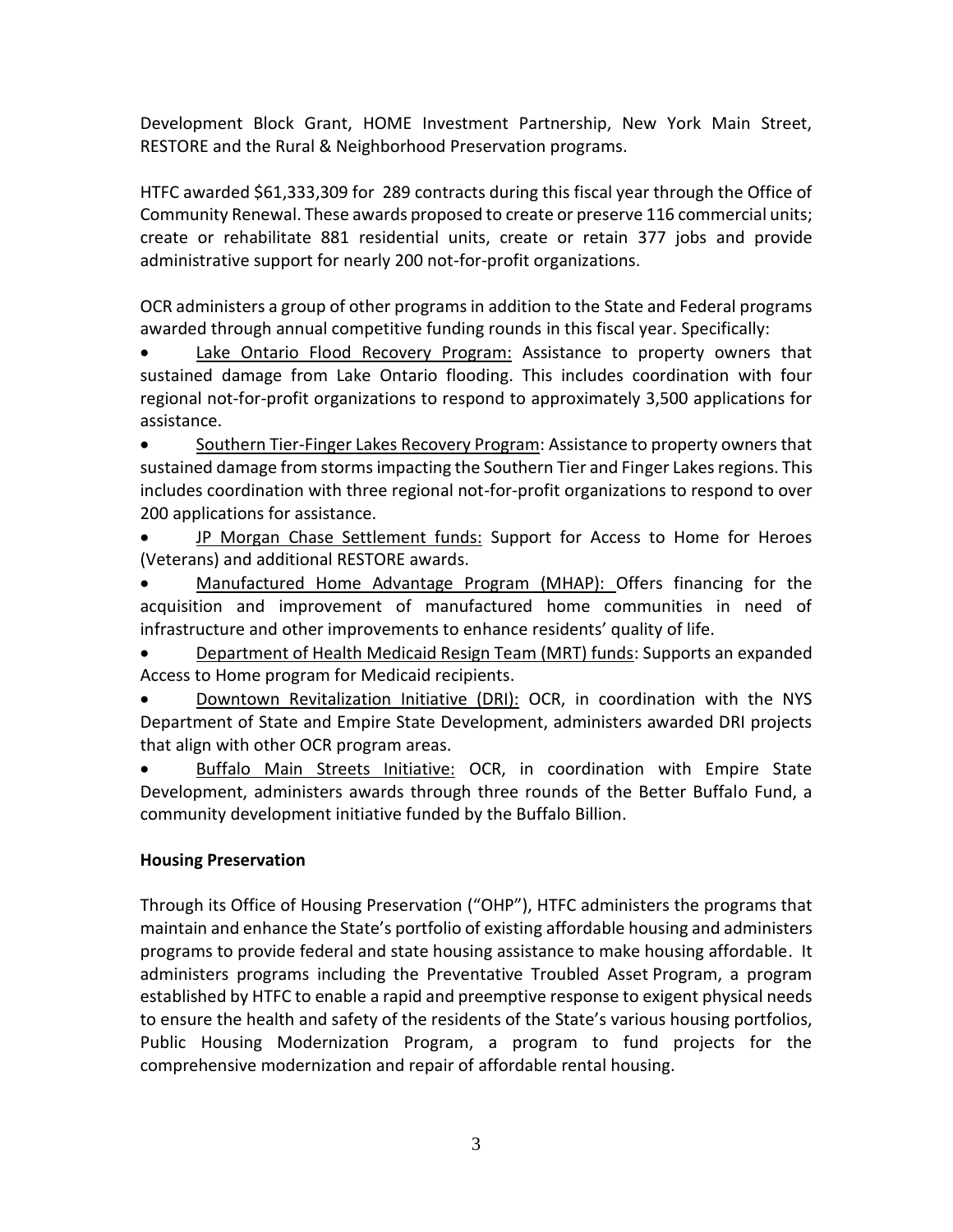HTFC also administers both tenant-based and project based rental assistance through federal contracts for Section 8 Performance Based Contract Administration ("PBCA") and Housing Choice Vouchers ("HCVs"). We also utilize state funding to provide rental assistance to federally financed rural properties through New York State's Rural Rental Assistance Program ("RRAP"). These programs complement HTFC's mission to build and preserve affordable housing by providing federal and state rental assistance primarily to very low- and extremely- low income households. Together, these three programs provide over \$2 billion annually in Housing Assistance Payments.

HTFC is the only statewide Public Housing Authority in New York. Through our PBCA contract with the U.S. Department of Housing and Urban Development (HUD), HTFC administers rental assistance and provides oversight for the country's largest Section 8 multi-family, project-based portfolio, which includes 978 contracts with 101,598 units. HTFC utilizes a unique public-private partnership to monitor compliance and respond effectively to landlord and tenant issues. It also leverages federal and state resources to help preserve affordability. HTFC established the Preservation Weatherization Plus (P+) initiative to improve health, safety and energy efficiency in multi-family properties. As part of this initiative, HTFC has allocated \$7 million in corporate resources to upgrade targeted properties in the PBCA portfolio. HTFC also continues to leverage federal funding through DHCR's Weatherization Assistance Program (WAP). To date, 373 PBCA properties representing 42,031 housing units have received energy assistance through WAP. The total investment in these projects is \$141,701,899 resulting in an estimated annual energy savings of \$16,295,718.

HTFC administers approximately 48,000 Section 8 HCVs that can be used to lease properties in the private sector, which enables qualifying families to secure housing. A small percentage of HTFC's allocation is also converted to Project-Based Vouchers, which support efforts to increase the supply of affordable housing in the marketplace. HTFC also administers Veterans Affairs Supportive Housing (VASH) and Mainstream Vouchers.

In 2020, HTFC administered its first voucher for the Foster Youth to Independence Initiative on behalf of HUD. We also adopted a new, statewide homeless preference. Working with HCR's ORSA and Fair Housing staff as well as a variety of national, state and local partners, we are supporting efforts to expand housing mobility across the State. We are implementing exception payment standards in "opportunity areas" of Long Island to support a new mobility counseling program. HTFC has been consistently rated as a "High Performer" by HUD.

Additionally, HTFC works closely with the U.S. Department of Agriculture's Rural Development Office to provide state-funded rental assistance through RRAP to 238 properties with almost 5,000 units located across the rural regions of the State. these properties often represent the only quality affordable housing available in the communities. In addition, the RRAP program has also leveraged federal WAP funds to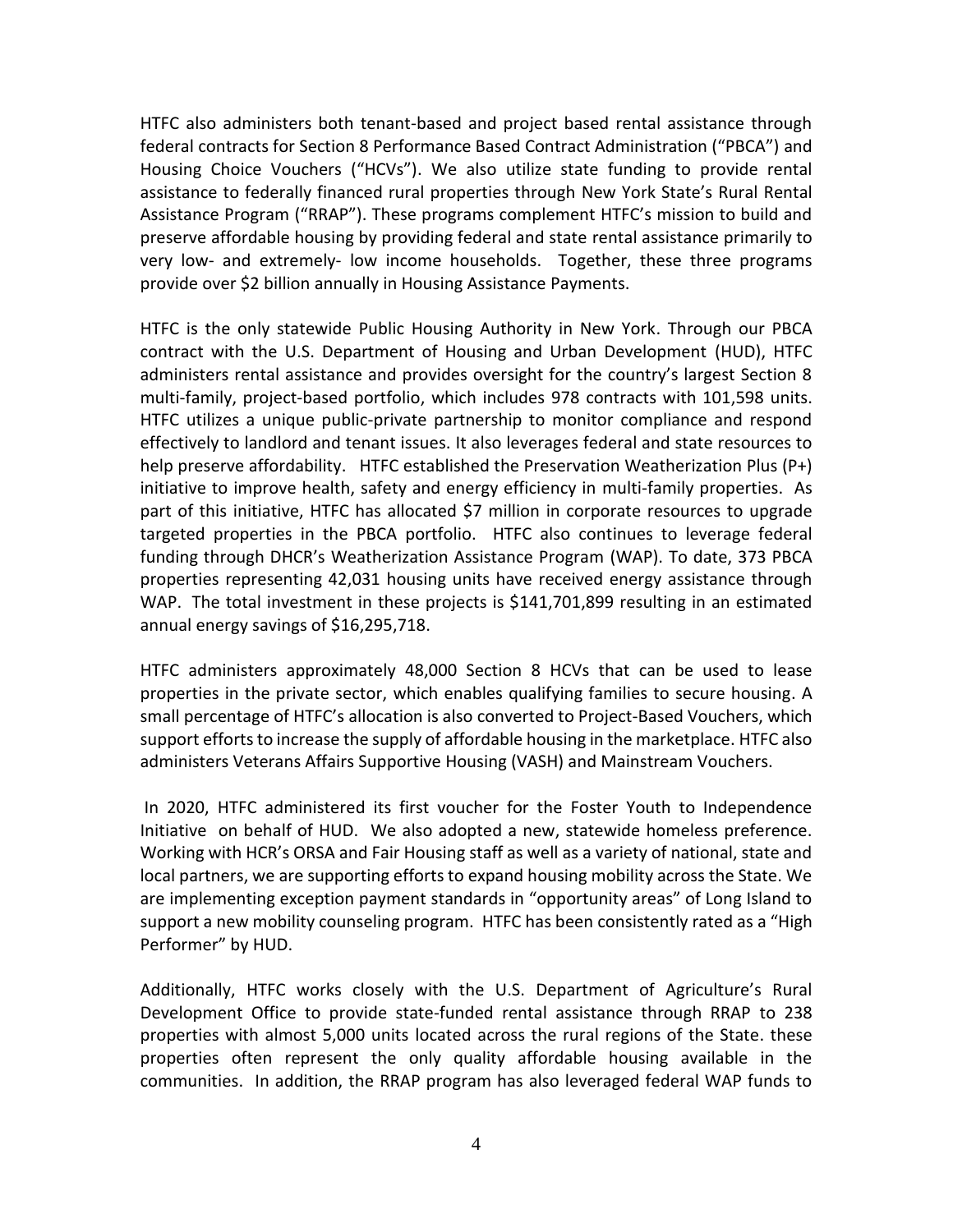weatherize 116 properties with \$7,394,375 total invested representing approximately \$850,353 in annual savings.

| Program                    | <b>Amount Awarded</b> | <b>Housing Units</b> | <b>Region</b> |
|----------------------------|-----------------------|----------------------|---------------|
| <b>Public Housing</b>      | \$3,290,000           | 324                  | (see below)   |
| Modernization              |                       |                      |               |
| Program                    |                       |                      |               |
| <b>Public Housing Drug</b> | \$250,000             | 160                  | (see below)   |
| Elimination                |                       |                      |               |
| Preventative               | n/a                   | n/a                  | N/A           |
| <b>Troubled Asset</b>      |                       |                      |               |
| Program                    |                       |                      |               |
| <b>Imperiled Project</b>   | n/a                   | n/a                  | n/a           |

Additionally, HTFC also administers the following programs and granted awards thereunder.

The Public Housing Modernization (PHM) program provide grants to NY State- Aided Public Housing Authorities (PHAs) where rental income is insufficient, and funds are unavailable from other sources for needed repairs and improvements. Only State-aided developments not receiving federal operating subsidies are eligible for grants. Currently, there are 9 PHAs overseeing 17 state-aided projects, containing a total of 1,839 dwelling units receiving annual appropriations of \$6 million.

|  | In fiscal year 2020-2021, the following awards were made: |
|--|-----------------------------------------------------------|
|--|-----------------------------------------------------------|

## **PHM funding awards totaling 3,290,000**

| <b>HCR</b><br>Project ID #/<br><b>SHARS ID</b> | Project Name                   | <b>Dwelling</b><br><b>Units</b> | <b>REDC Region</b>  | <b>Total NYS</b><br>Subsidy | Agency<br>Operating<br>Funds |
|------------------------------------------------|--------------------------------|---------------------------------|---------------------|-----------------------------|------------------------------|
|                                                |                                |                                 | Mohawk              |                             |                              |
| <b>NYS-157</b>                                 | <b>Utica Housing Authority</b> | 93                              | Valley              | \$1,530,000                 | <b>FY20</b>                  |
|                                                | <b>Greenburgh Housing</b>      |                                 |                     |                             |                              |
| <b>NYS-106</b>                                 | Authority                      | 131                             | Mid-Hudson          | \$730,000                   | <b>FY20</b>                  |
|                                                | <b>Wilna Housing</b>           |                                 |                     |                             |                              |
| <b>NYS-127</b>                                 | Authority                      | 100                             | <b>North County</b> | \$1,030,000                 | <b>FY20</b>                  |

## **PHDE Funding awards totaling \$250,000**

| <b>HCR</b><br>Project ID #/<br><b>SHARS ID</b> | <b>Project Name</b> | <b>Dwelling</b><br>Units | <b>REDC Region</b> | <b>Total NYS</b><br>Subsidy | Agency<br>Operating<br>Funds |
|------------------------------------------------|---------------------|--------------------------|--------------------|-----------------------------|------------------------------|
|------------------------------------------------|---------------------|--------------------------|--------------------|-----------------------------|------------------------------|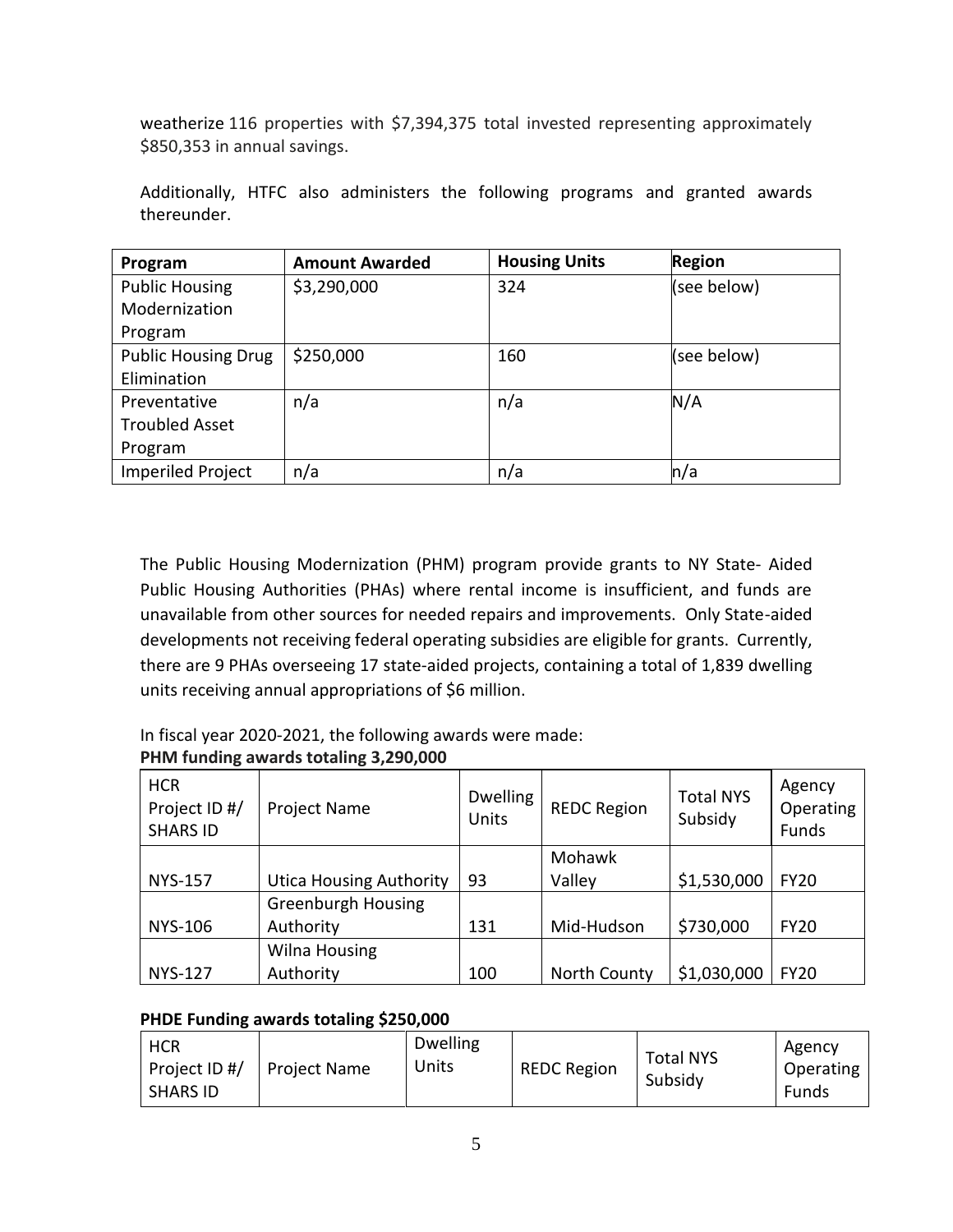|                 | Little Falls<br>Housing | 160 | Mohawk |           |             |
|-----------------|-------------------------|-----|--------|-----------|-------------|
| <b>NYS-132A</b> | Authority               |     | Valley | \$250,000 | <b>FY20</b> |

In fiscal year 2020-2021, HCR instituted a PHM NOFA Review Committee in accord with the implementation of the 2019 PHM Notice of Funding Availability ("NOFA"). The PHM NOFA required that each PHA assess its financial and capital needs and apply for PHM funds with a comprehensive plan.

The PHM NOFA Review Committee reviewed and ranked 14 PHM applications and provided recommendations to finance repairs at NY State-aided low-income Public Housing from the 2019 and 2020 PHM fiscal years of funding. The comprehensive assessments provided by the PHA's were also utilized to identify and justify PHDE security needs. The PHM NOFA Review Committee provided recommendations to finance security enhancement at NY State-aided low-income Public Housing from the 2017, 2018, 2019 and 2020 PHDE fiscal years of funding. These recommendations will be brought to the HTFC board in the beginning of the 21-22 fiscal year.

#### **Sustainability**

Sustainability is also housed within HCR's OHP. A few accomplishments to note include:

Commissioner Visnauskas chaired the Energy Efficiency and Housing (EE&H) panel under the Climate Action Council (CAC). This paneldeveloped a set of recommendations that would help New York State reach the Climate Leadership and Community Protection Act (CLCPA) goals of 40% carbon emission reduction, compared to 1990 levels, by 2030, and 85% reduction by 2050. The EE&H panel is comprised of thirteen (13) industry leaders from across the state, and co-chaired by the Senior Vice President of Strategy and Market Development at NYSERDA, Janet Joseph. The EE&H panel hosted eight (8) public meetings between September 2020 and March 2021, receiving feedback from over 320 individuals on the set of recommendations developed by the panel during that same time.

The recommendations will ultimately impact how new construction and renovation projects are designed for all HCR projects (single-family and multi-family), with a focus on all electric, low emissions heating systems and high performance building envelopes. Additional recommendations being considered include a focus on developing work force training in low-income and disadvantaged communities to ensure the workforce and communities are provided opportunities during these market changes across the state.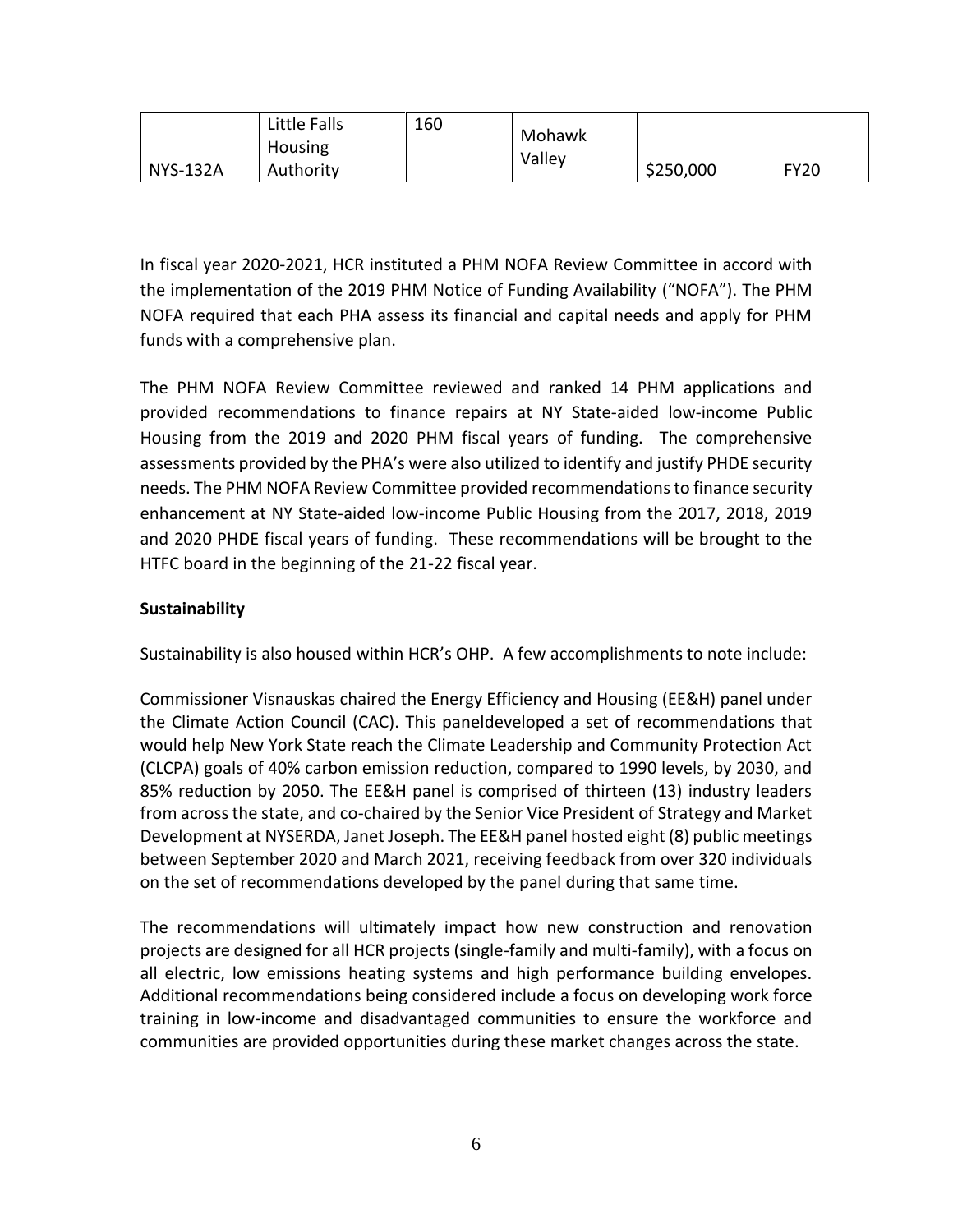As a result, and in alignment with the work of the CLCPA, HCR's multifamily finance design guidelines are being evaluated and updated to reflect the agencies commitment to a lowor-zero-carbon future in buildings. The all-electric high-performance-building focus will be phased in over the next few years from suggestion to requirement, as a signal to the market that shifting away from fossil-fuel heating in our housing.

Finally, it is important to note that DHCR's Weatherization Assistance program (as noted above), a core program within OHP's Sustainability team, has made significant investment in HTFC program areas with tens of millions of dollars in estimated energy savings. These investments impact not only the operational and fiscal health of the regulated units—but also the health and safety of the residents within.

## **Financing and Development of Multifamily Housing**

Through its Office of Finance and Development, HTFC administers the programs that fund the development of quality affordable rental housing and the community including the Low-Income Housing Trust Fund, Homes for Working Families, Rural and Urban Community Investment Fund, Middle Income Housing Program, and the Supportive Housing Opportunities Programs.

In the past fiscal year, through Office of Finance and Development, HTFC has made multifamily development awards totaling nearly \$73 million which has leveraged \$186 million in private and public investment. These awards spurred nearly \$\$259 million in affordable housing and community renewal investment throughout the State, and assisted in the creation or rehabilitation of 713 units of affordable housing. Many of the projects receiving HTFC financial support represent coordinated investments with the State agency partners including the Office of Mental Health, Office for Persons with Developmental Disabilities Empire State Development Corporations, the New York State Energy Research Authority and the Office of Temporary and Disability Assistance.

| Program                                                | <b>Amount Awarded</b> | Amount Leveraged* | <b>Housing Units, Jobs</b><br><b>Businesses</b><br>or<br><b>Created/Preserved</b><br>and Households or<br>People Assisted* |
|--------------------------------------------------------|-----------------------|-------------------|----------------------------------------------------------------------------------------------------------------------------|
| Rural and Urban<br>Community<br><b>Investment Fund</b> | \$1,565,637           | \$32,879,022      | 139 Units                                                                                                                  |
| Income<br>Low<br>Housing<br>Trust<br>Fund              | \$18,400,000          | \$84,790,343      | 317 Units                                                                                                                  |

#### HTFC's awards by program and their impact: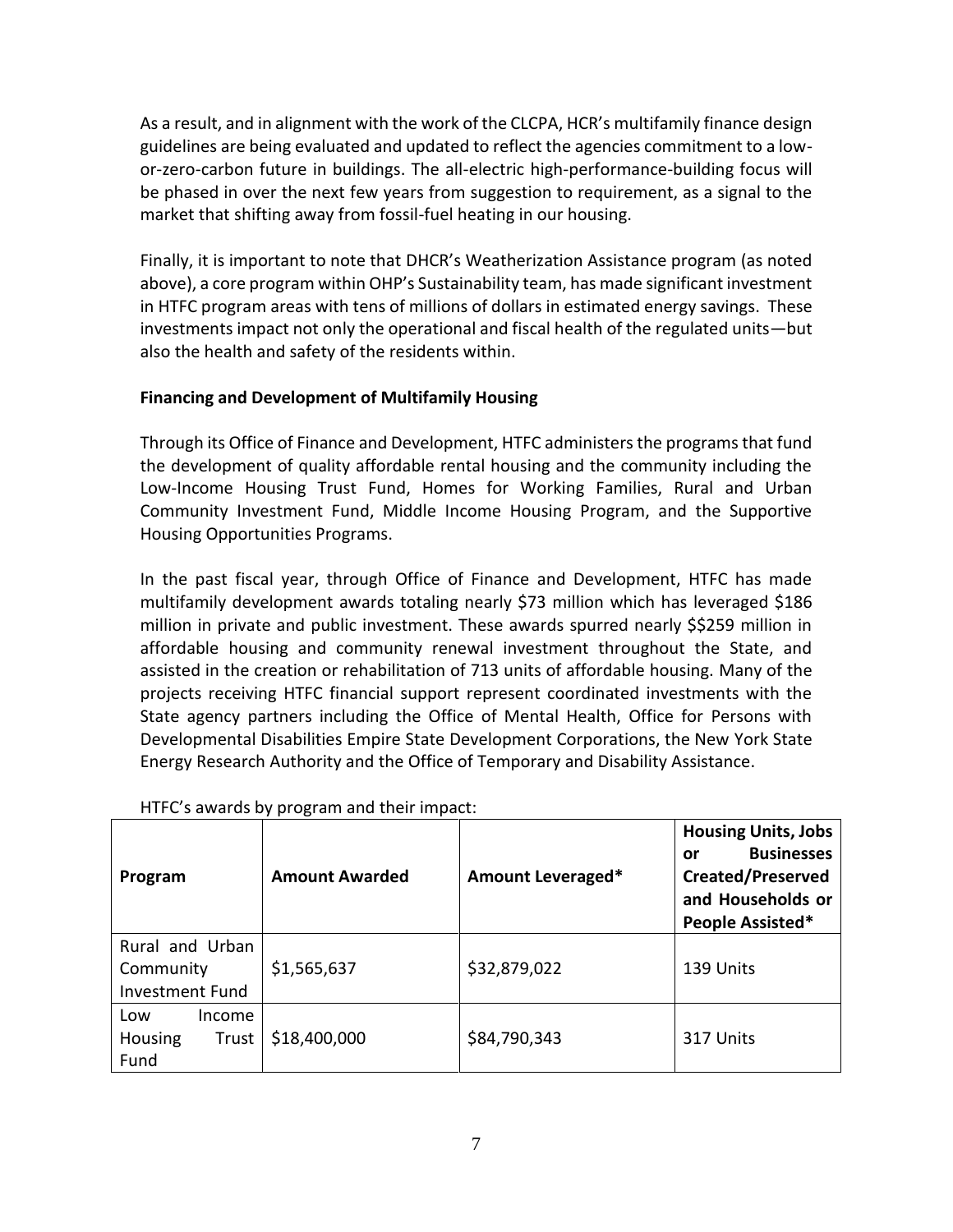| Affordable<br>All<br><b>NYC</b>                     | \$5,000,000  | \$37,771,007  | 98 Units  |
|-----------------------------------------------------|--------------|---------------|-----------|
| <b>Housing</b><br>Senior<br>Program                 | \$5,000,000  | \$9,209,675   | 44 Units  |
| Public<br><b>Housing</b><br>Preservation<br>Program | \$4,335,282  | \$13,406,039  | 62 Units  |
| Middle<br>Income<br>Housing Program                 | \$3,000,000  | \$117,806,73  | 194 Units |
| Supportive<br>Housing<br>Opportunities<br>Program   | \$10,000,000 | \$118,793,659 | 240 Units |
| <b>HOME</b><br>Investment<br>Partnership            | \$19,757,052 | \$163,747,647 | 605 Units |

\*The amount leveraged and assistance reported reflects estimated numbers proposed for assistance in awarded projects. The amount leveraged and impact for projects receiving more than one source of HTFC financing is duplicated.

#### **Procurement**

Through the Office of Professional Services, Procurement and Contract unit staff endeavor to adhere to professionalism, integrity, transparency and accountability, and promotion of fair competition in procurement processes. Procurement highlights for this fiscal year include:

- a request for proposals for special purpose local administrators for the Section 8 Housing Choice Voucher Program
- an emergency solicitation for support services in connection with HCR's COVID Rent Relief Program
- six single source contracts with non-for-profit fair housing organizations for the provision of fair housing testing services in support of HCR's Fair Housing Pilot Testing Program

#### **Storm Recovery**

In June 2013, Governor Andrew M. Cuomo set out to centralize recovery and rebuilding efforts throughout storm -impacted areas of New York State by establishing the Governor's Office of Storm Recovery (GOSR), which operates under HTFC. GOSR is led by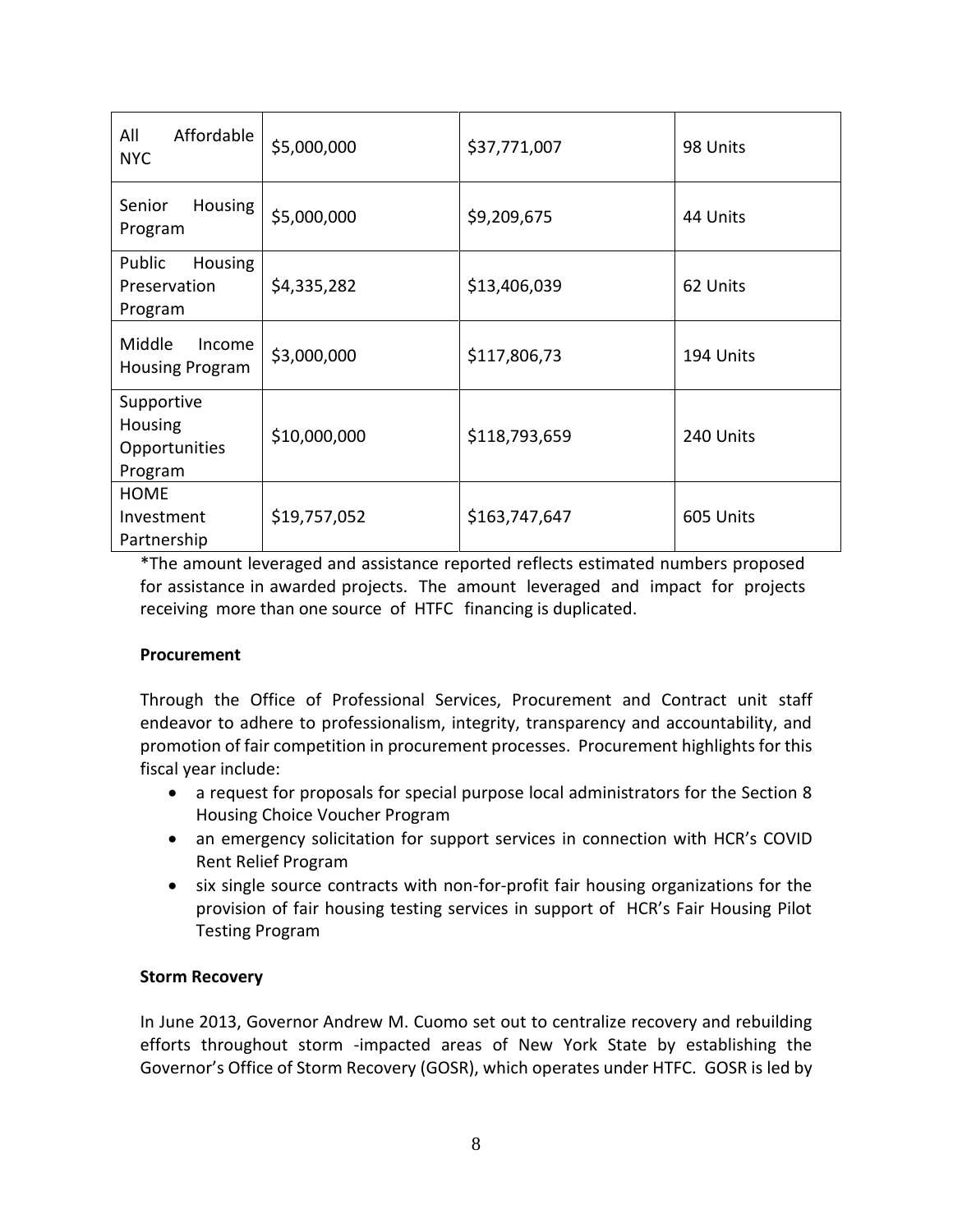an Executive Team, with support and oversight from HCR Commissioner RuthAnne Visnauskas and Chief of Staff Gabriella Green.

GOSR has been primarily supported by \$4.5 billion in Community Development Block Grant – Disaster Recovery (CDBG-DR) funding from the U.S. Department of Housing & Urban Development (HUD). With six main programs under the NY Rising umbrella— the NY Rising Housing Recovery, Small Business, Infrastructure, Community Reconstruction, National Disaster Resiliency (NDR) and Rebuild by Design (RBD) programs— GOSR has sought to 1) address immediate housing and business assistance needs in storm-impacted communities; 2) help governments cover emergency expenses through the provision of funds or matching funds to support, repair and mitigate critical infrastructure assets; 3) work with storm-damaged communities to develop and implement locally-based plans; and 4) increase the social and physical resiliency of the State in preparation of future storm events. GOSR's programs are outlined in its Action Plan, which defines how the State will use the CDBG-DR funding to address disaster relief and long-term recovery of storm-impacted areas.

#### *Storm Recovery-Housing Recovery*

Spearheading the State's efforts to assist storm-affected homeowners was the NY Rising Housing Recovery Program— a suite of comprehensive initiatives established to facilitate the reconstruction and rehabilitation of storm-impacted properties, as well as the construction of new affordable housing. Among the offerings of the NY Rising Housing Recovery portfolio were the Homeowner Program— designed to repair, rehabilitate, mitigate and elevate single -family homes— and the Interim Mortgage Assistance (IMA) Program to provide supplemental funding for families who had amassed further housing costs during the recovery process.

Also Under the umbrella of Housing Recovery, were the State's pioneering Buyout and Acquisition Programs, which invested hundreds of millions of dollars to purchase the homes of interested homeowners in neighborhoods that have experienced repeat flooding events. The NY Rising Housing Recovery Program has managed additional programs to create partnerships for the development of affordable housing in stormimpacted communities and to address the unmet needs of local Public Housing Authorities (PHAs).

#### *Storm Recovery-Small Business*

Rendering grants to support independently -owned and operated small businesses affected by recent storms, the NY Rising Small Business Program helped to repair or replace needed equipment or lost inventory, renovate facilities that were damaged or destroyed, and provided working capital. the program closed to new applicants in May 2015.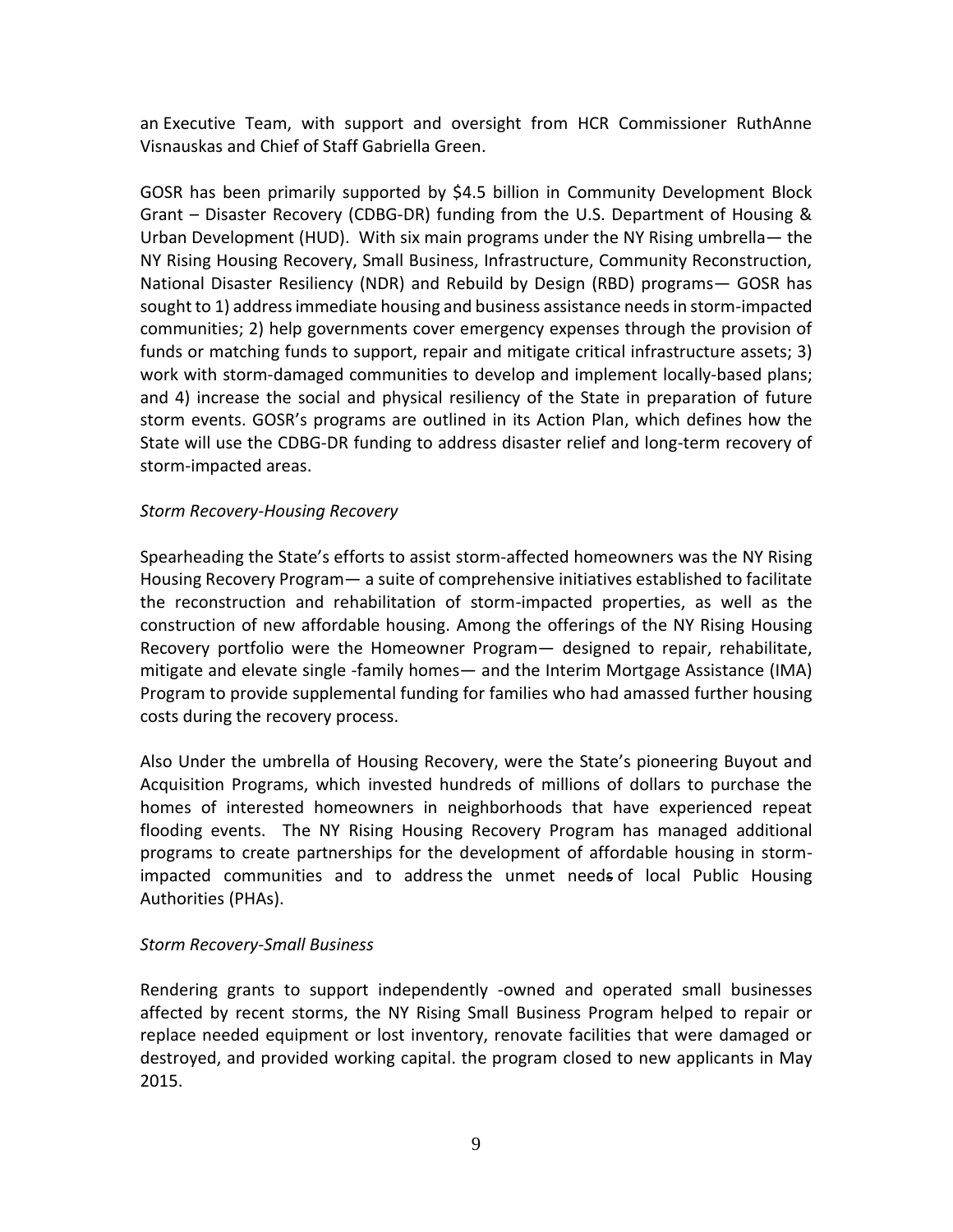#### *Storm Recovery-Community Reconstruction*

As a hallmark GOSR program, the bottom-up NY Rising Community Reconstruction (NYRCR) Program was rooted in a participatory planning process that sought to assess and devise solutions for local needs and assets. A total of 650 New Yorkers represented their communities by serving on 66 NYRCR Planning Committees. GOSR is now working with a variety of subrecipients to implement eligible projects identified by those Planning Committees. To date, GOSR and its subrecipients have completed more than 149 projects in disaster-impacted communities. These projects account for over \$135m invested in community-developed recovery and resiliency projects.

#### *Storm Recovery-Infrastructure*

Striving to stabilize and protect New York from future incidents of extreme weather, the NY Rising Infrastructure Program helps local governments address recovery needs, while transforming the State's networks of transportation, energy, coastal protection, weather warning and emergency management. To date, GOSR has partnered with local governments to complete 11 projects in disaster-impacted communities. These projects total over \$107m invested in critical infrastructure projects identified by local governments needing support, repair, and mitigation work.

Storm recovery assistance provided directly to homeowner and small business beneficiaries are highlighted below by program:

| Program                           | Expended      |
|-----------------------------------|---------------|
| <b>Single Family Housing</b>      | 21,987,030.67 |
| Interim Mortgage Assistance       | 296,505.21    |
| <b>Buyout &amp; Acquisition</b>   | 1,113,674.51  |
| <b>Rental Properties</b>          | 5,446,114.62  |
| Affordable Housing - Multi Family | 9,681,727.44  |
| <b>Public Housing Authority</b>   | 357,078.77    |
| <b>Small Business</b>             | 732,617.15    |

Table 1: Beneficiary and expenditures by program during the Fiscal Year Ended March 31, 2021

In addition, funds were spent to help impacted communities and rebuild critical State infrastructure:

| Program                         | Expended |               |
|---------------------------------|----------|---------------|
| Infrastructure                  |          | 12,747,138.37 |
| <b>Community Reconstruction</b> |          | 80,062,003.30 |
| Rebuild By Design               |          | 501,075.35    |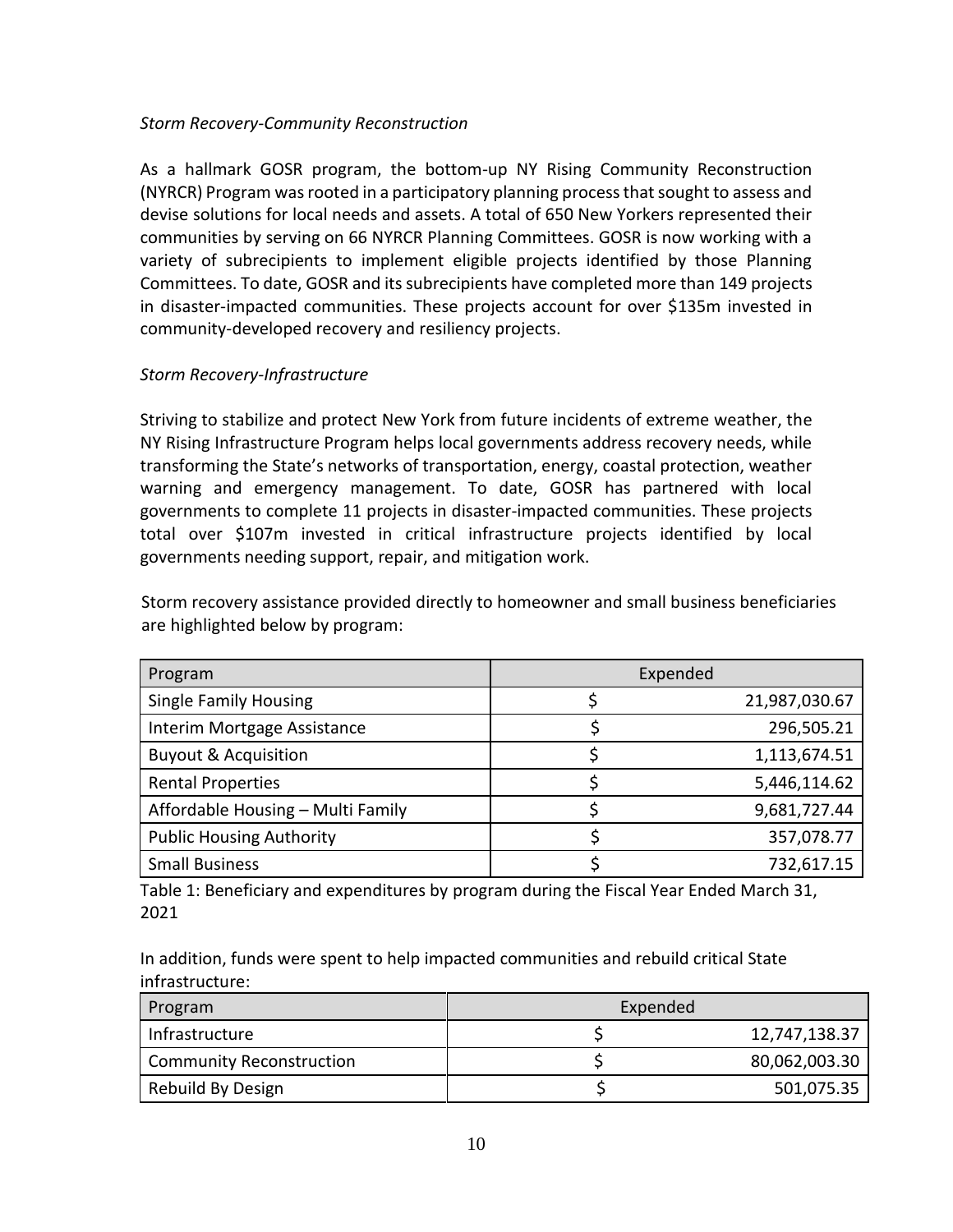Table 2: Infrastructure and Community program expenditures during the Fiscal Year ended March 31, 2021

Including program payments, GOSR managed construction, planning, program delivery and administrative costs, a total of \$248,907,941.18 was expended during the fiscal year.

| Program                                 | Dollars Expended |                |
|-----------------------------------------|------------------|----------------|
| <b>Single Family Housing</b>            | \$               | 49,166,861.88  |
| <b>Manufactured Homes</b>               | \$               | 69,272.72      |
| Interim Mortgage Assistance             | \$               | 4,114,148.01   |
| <b>Buyout &amp; Acquisition</b>         | \$               | 6,871,287.49   |
| <b>Rental Properties</b>                | \$               | 6,514,845.28   |
| Affordable Housing - Multi Family       | \$               | 10,294,725.61  |
| <b>Public Housing Authority</b>         | \$               | 552,093.59     |
| <b>Economic Development</b>             | \$               | 1,593,799.60   |
| Infrastructure                          | \$               | 21,768,525.98  |
| Rebuild By Design                       | \$               | 10,435,123.63  |
| <b>Community Reconstruction</b>         | \$               | 88,901,991.22  |
| Admin                                   | \$               | 26,219,692.89  |
| <b>National Design Resiliency Grant</b> | \$               | 8,844,627.88   |
| Irene Lee Grant                         | \$               | 13,560,945.40  |
| <b>Total</b>                            | Ś                | 248,907,941.18 |

Table 3: Total Dollars Expended by program during the Fiscal Year ended March 31, 2021

## **Minority and Women Owned Business Enterprise Initiatives**

HTFC's awards had an expansive reach and were distributed to every region of the State. Further, HTFC's accomplishments extended past those served by awards. During the fiscal year, HTFC advanced the Governor's Minority and Women Owned Business Enterprise ("MWBE") initiatives in accordance with the 2010 Business Diversity Act. Through the Office of Economic Opportunity and Partnership Development, HTFC continued its efforts in effective training on MWBE compliance and outreach. Among its efforts and accomplishments, in June 2017, HCR created an outreach survey to MWBEs informing them of upcoming Housing Plan Opportunities and in response, HCR garnered 105 responses from interested MWBE firms which will be matched to potential opportunities based on their capacity. In fiscal year 2017-2018, HTFC achieved 30.36% MWBE participation overall for the fiscal year with 13.04% in MBE utilization and 17.32% in WBE utilization. In the last two quarters of fiscal year 2017-2018, HTFC achieved 35.98% and 31.66% in MWBE participation respectively.